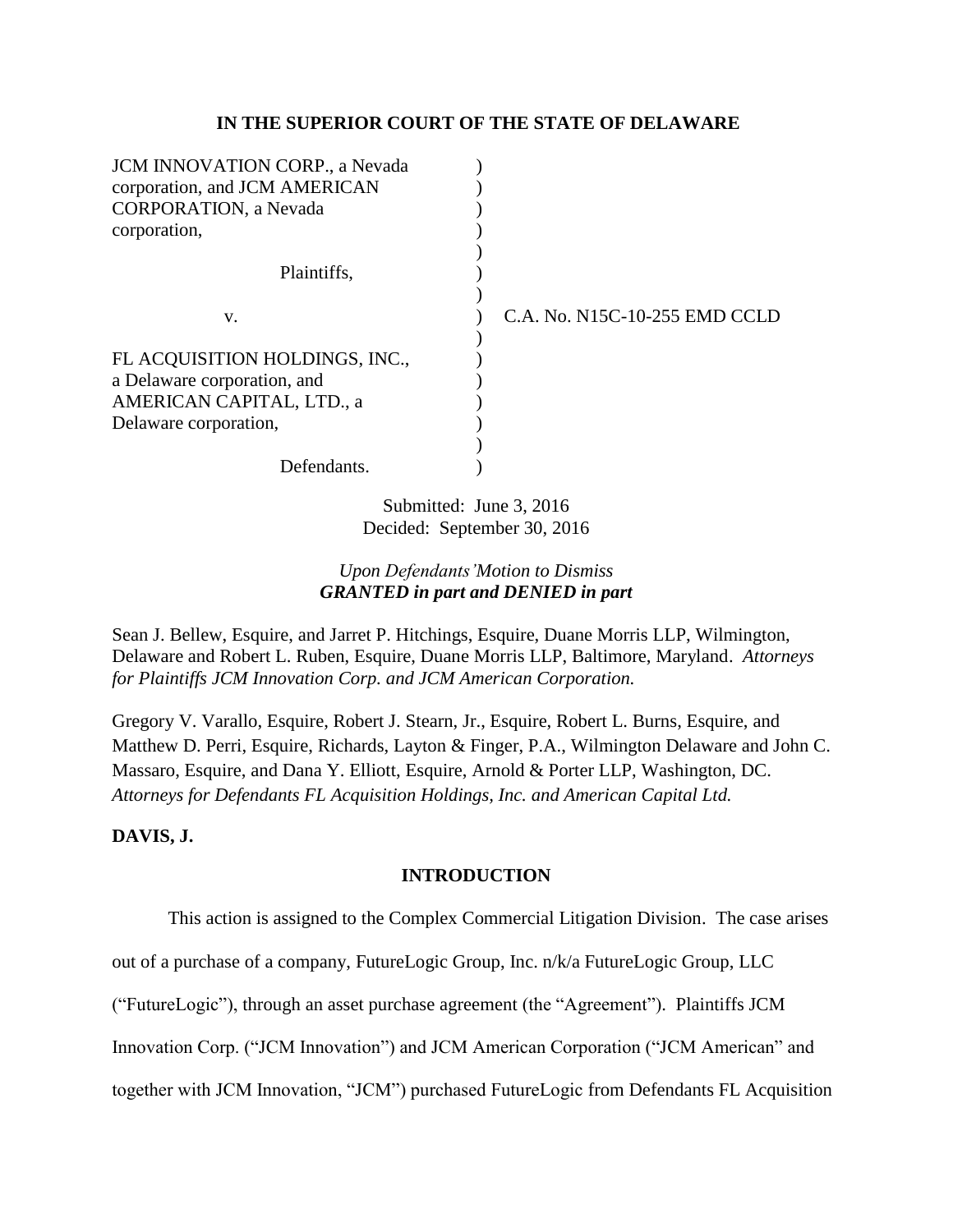Holdings, Inc. ("FL Holdings") and American Capital Ltd. ("ACAS" and together with FL Holdings, "Defendants"). Subsequent to FutureLogic's sale, third parties brought claims against JCM for malfunctions relating to casino gaming printers manufactured by FutureLogic. Through the Complaint, JCM seeks to recover these costs from Defendants and to recover JCM's investment in FutureLogic. Generally, JCM claims Defendants fraudulently induced JCM into buying FutureLogic, intentionally misrepresented the casino gaming printer's viability, willfully sold JCM a defective product and breached the Agreement. Defendants have moved to dismiss all counts of the Complaint, contending that (i) the Court lacks jurisdiction, (ii) the Agreement's ADR requirement bars the action, and (iii) the Complaint fails to state any claims upon which relief can be granted.

For the reasons set forth below, the Court finds and holds that venue is proper here; that Section 2.5 of the Agreement is not a mandatory ADR process that would stay this civil action; and that Counts I, II, III and IV of the Complaint fail to state a claim upon which relief can be granted. In addition, the Court finds and holds that Counts V and  $V^1$  state claims upon which relief can be granted. Accordingly, the Court will **GRANT** in part and **DENY** in part the Defendants' Motion to Dismiss

# **FACTUAL AND PROCEDURAL BACKGROUND<sup>2</sup>**

#### **A. FACTUAL BACKGROUND**

The parties contracted for the purchase of FutureLogic.<sup>3</sup> JCM Innovation and JCM American are Nevada Corporations which sell printers and currency validators to slot machine

l

<sup>&</sup>lt;sup>1</sup> The Complaint asserts two Count V – one for Fraud and one for Unjust Enrichment. The Court will treat these as two claims and the use of Count V twice as a typo.

 $2^2$  As Defendants' Motion to Dismiss is a motion filed under Superior Court Civil Rule 12, the Court will, unless otherwise indicated, be using the facts as alleged in JCM's Complaint ("Pls.' Comp."). *See, e.g., Central Mortg. Co. v. Morgan Stanley Mortg. Capital Holdings LLC*, 227 A.3d 531, 536 (Del. 2011)

 $3$  Pls.' Comp. at  $\P$ [9–13.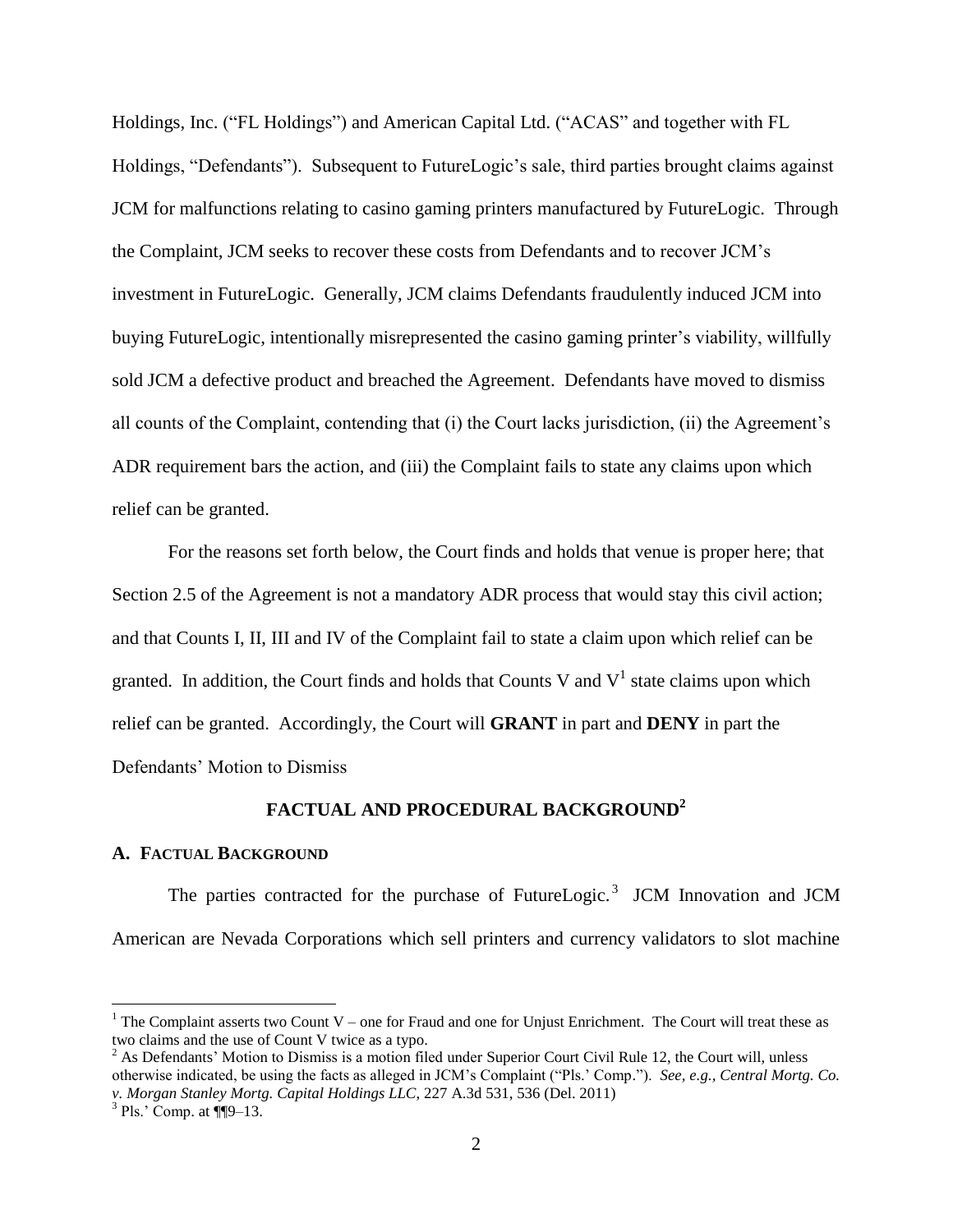original equipment manufacturers.<sup>4</sup> JCM Innovation is the buyer under the Agreement.<sup>5</sup> JCM American was the Purchaser Guarantor.<sup>6</sup>

FL Holdings is a Delaware Corporation, of which Defendant ACAS was the majority owner and controller.<sup>7</sup> FL Holdings is the seller under the Agreement.<sup>8</sup> ACAS, a private equity firm, was the Securityholders' Representative.<sup>9</sup> Several company officers and directors were also affiliated with  $ACAS$ <sup>10</sup>

FutureLogic sold gaming printers.<sup>11</sup> JCM was interested in FutureLogic's state of the art printer, the Gen3.<sup>12</sup> In early 2014, Cowen & Co., investment banker for Defendants, invited JCM to participate in a private auction process for FutureLogic's sale.<sup>13</sup> Defendants held two meetings with JCM in April and May 2014.<sup>14</sup> In the meetings, Defendants alleged the Gen3 printers were "fast, robust, next generation technology."<sup>15</sup> In June 2014, Defendants selected JCM as the preferred bidder for FutureLogic.<sup>16</sup>

In July 2014, Defendants delivered financial statements, including future Gen3 warranty costs, to JCM.<sup>17</sup> The parties did their due diligence the week of July 7, 2014.<sup>18</sup> The parties executed the Agreement on August 1,  $2014.<sup>19</sup>$ 

In the Agreement, Defendants warranted that:

 4 *Id.* at ¶4 5 *Id.* at ¶5 6 *Id.* 7 *Id.* at ¶7 8 *Id.* at ¶8 9 *Id.*  $10$  *Id.* at  $\P[14-20$ .  $11$  *Id.* at **[9.**]  $^{12}$  *Id.* at  $\overline{1}$ 13. <sup>13</sup> *Id*.  $^{14}$  *Id.* at  $\P$ [21–23.  $^{15}$  *Id.*  $^{16}$  *Id.* at ¶26.  $17$  *Id.* at  $\P$ 27–29.  $^{18}$  *Id.* at  $\overline{130}$ . <sup>19</sup> *Id.* at ¶31.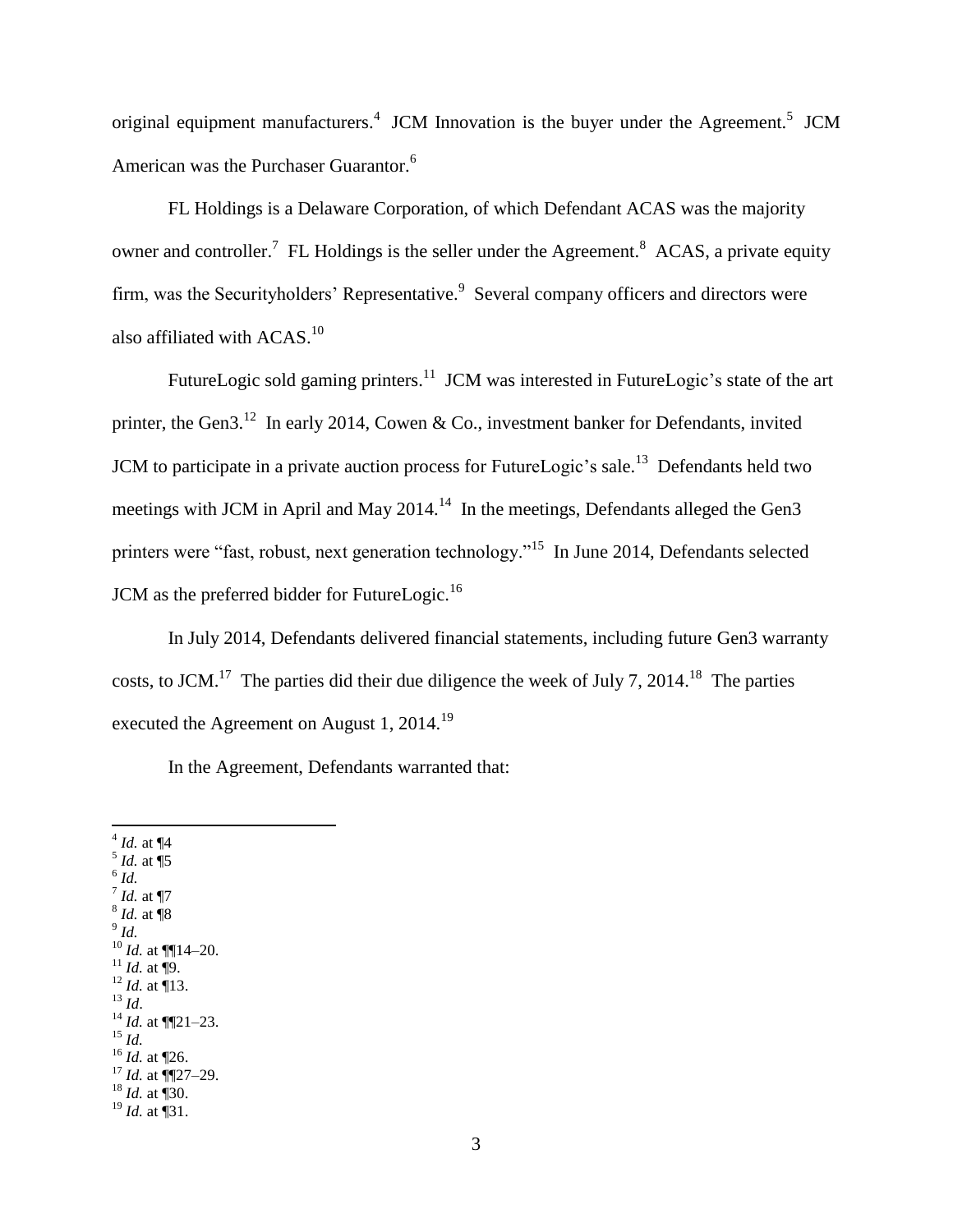All Products have conformed in all material respects with all applicable contractual commitments and all express and, to the Company's Knowledge, implied warranties, and neither the Company nor its Subsidiaries have any Liability for replacement or repair thereof or other damages in connection therewith beyond the Company's or any Subsidiary's standard warranties and those imposed by applicable Law. All Products are subject to standard terms and conditions of sale, license, lease, or delivery, true, complete and correct copies of which have been delivered to Purchaser and contain the applicable guaranty, warranty, and indemnity provisions. No Product is subject to any guaranty, warranty, or other indemnity beyond the applicable standard terms and conditions of any such sale, license, lease, or delivery and those imposed by applicable Law. Without limiting the generality of the foregoing, no product liability claim has been made against the Company or any of its Subsidiaries as a result of any defect in design, manufacture, materials or workmanship, arising out of, relating to or resulting from any injury to any individual or property as a result of the ownership, possession or use of any product manufactured, sold, leased or distributed by the Company or any of its Subsidiaries, other than ordinary warranty claims substantially consistent with the warranty reserves established by the Company and its Subsidiaries. Neither the Company nor any of its Subsidiaries have received written notice as to any claim for personal injury or death, any claim for property, economic, punitive or exemplary damages, any claim for contribution or indemnification or any claim for injunctive relief, in each case in connection with any product manufactured, sold, leased or distributed by the Company or any of its Subsidiaries. There has not been any product recall (voluntary, involuntary or otherwise) by the Company or any of its Subsidiaries. $20$ 

Further, Defendants agreed to promptly notify JCM in writing of any defects.<sup>21</sup>

JCM alleges that Defendants intentionally withheld how poor the Gen3 printers

performed. JCM alleges Defendants knew of significant quality issues relating to the Gen3

printers since November 2013, well before JCM bought the company.<sup>22</sup> JCM also alleges that

Defendants substantially and intentionally understated warranty costs related to the Gen3.

 $20$  Pls. Comp., Ex. A., pp. 38–39.

<sup>&</sup>lt;sup>21</sup> *Id.* p. 51. ("From the date hereof until the Closing, Seller shall promptly after becoming aware of the applicable matter notify Purchaser in writing and Purchaser shall promptly after becoming aware of the applicable matter notify Seller in writing of: a) any fact, circumstance, event or action the existence, occurrence or taking of which (i) has had, or could reasonably be expected to have, individually or in the aggregate, a Material Adverse Effect (or, in the case of Purchaser, a material adverse effect on its ability to consummate the transactions contemplated by this Agreement), (ii) has resulted in, or could reasonably be expected to result in, any representation or warranty made by Seller or Purchaser, as applicable, hereunder not being true and correct. . ..").

 $^{22}$  Pls. Comp. at ¶¶39–50.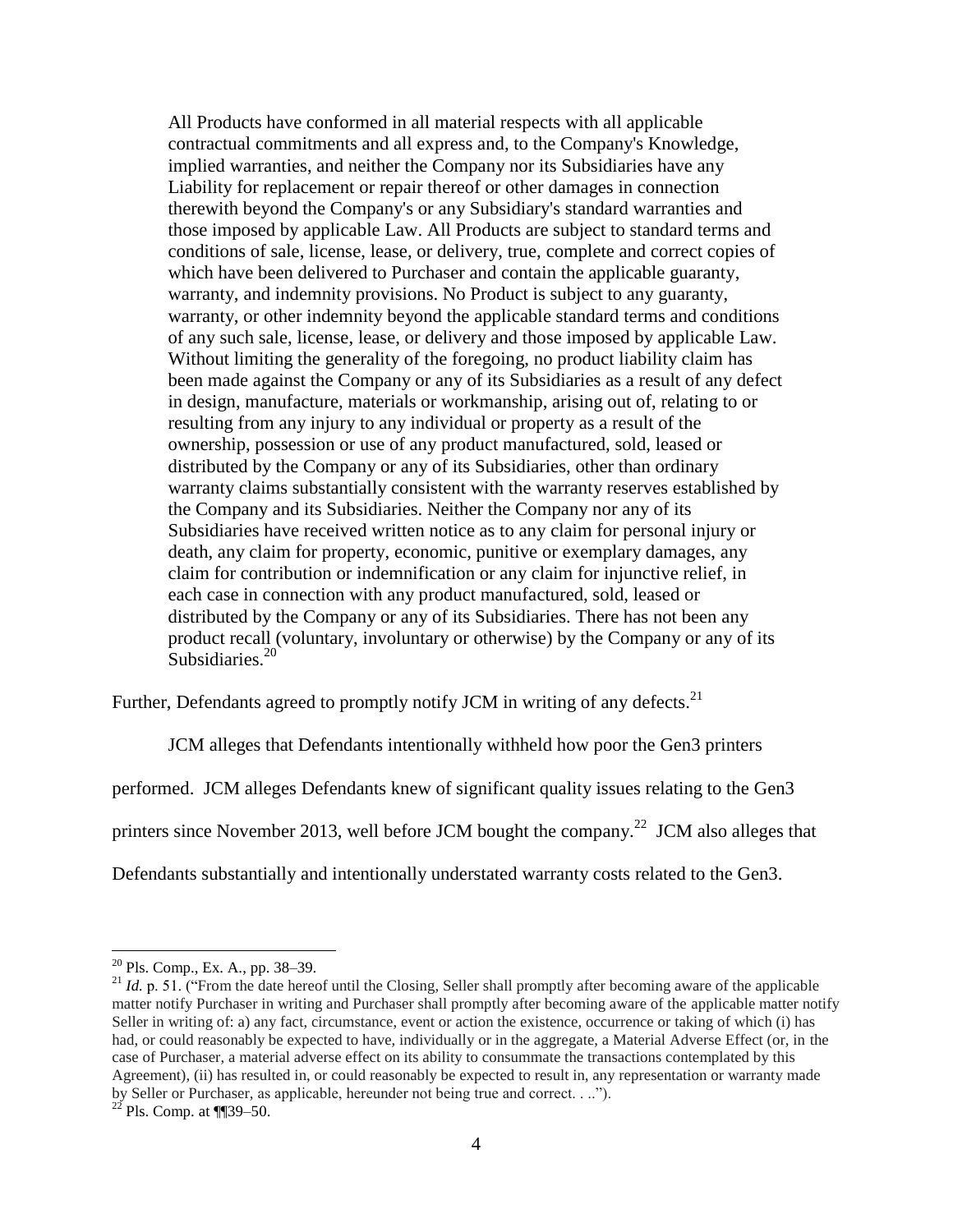#### **B. PROCEDURAL BACKGROUND**

On November 3, 2015, JCM Innovation and JCM American filed this complaint against FL Holdings and ACAS. On December 30, 2015, Defendants filed their Defendants' Motion to Dismiss and Defendants' Opening Brief in Support of Their Motion to Dismiss ("Defs.' Br."). Defendants contend that the Complaint should be dismissed because: (1) the Court does not have venue; (2) the Agreement mandates ADR prior to initiating any civil proceeding; (3) the Agreement's exclusive remedy provisions bars most, if not all, of JCM's claims for relief; (4) JCM has not satisfied the Agreement's prerequisites for bringing an indemnification claim; and (5) JCM has not plead fraud with particularity.

On February 15, 2016, JCM filed Plaintiffs' Answering Brief in Support of Their Objection to Defendants' Motion to Dismiss ("Pls.' Ans."). JCM's opposition alleges the Court has jurisdiction; it plead fraud with particularity; there is no mandatory ADR; and fraud vitiates the Agreement, allowing JCM to bring the other claims.

On March 7, 2016, Defendants filed their Defendants' Reply in Support of Their Motion to Dismiss ("Defs.' Rep."). On May 23, 2016, the Court heard oral argument. The Court requested the parties file supplemental briefing by June 3, 2016. The parties filed their supplemental briefs on June 3, 2016. The Court then took the matters under advisement and reserved decision.

#### **STANDARD OF REVIEW**

#### **A. MOTION TO DISMISS – IMPROPER VENUE**

Superior Court Civil Rule 12(b)(3) governs a motion to dismiss or stay on the basis of improper venue. The Court should give effect to private agreements' terms to resolve disputes in a contractually-designated judicial forum, out of respect for the parties' contractual

5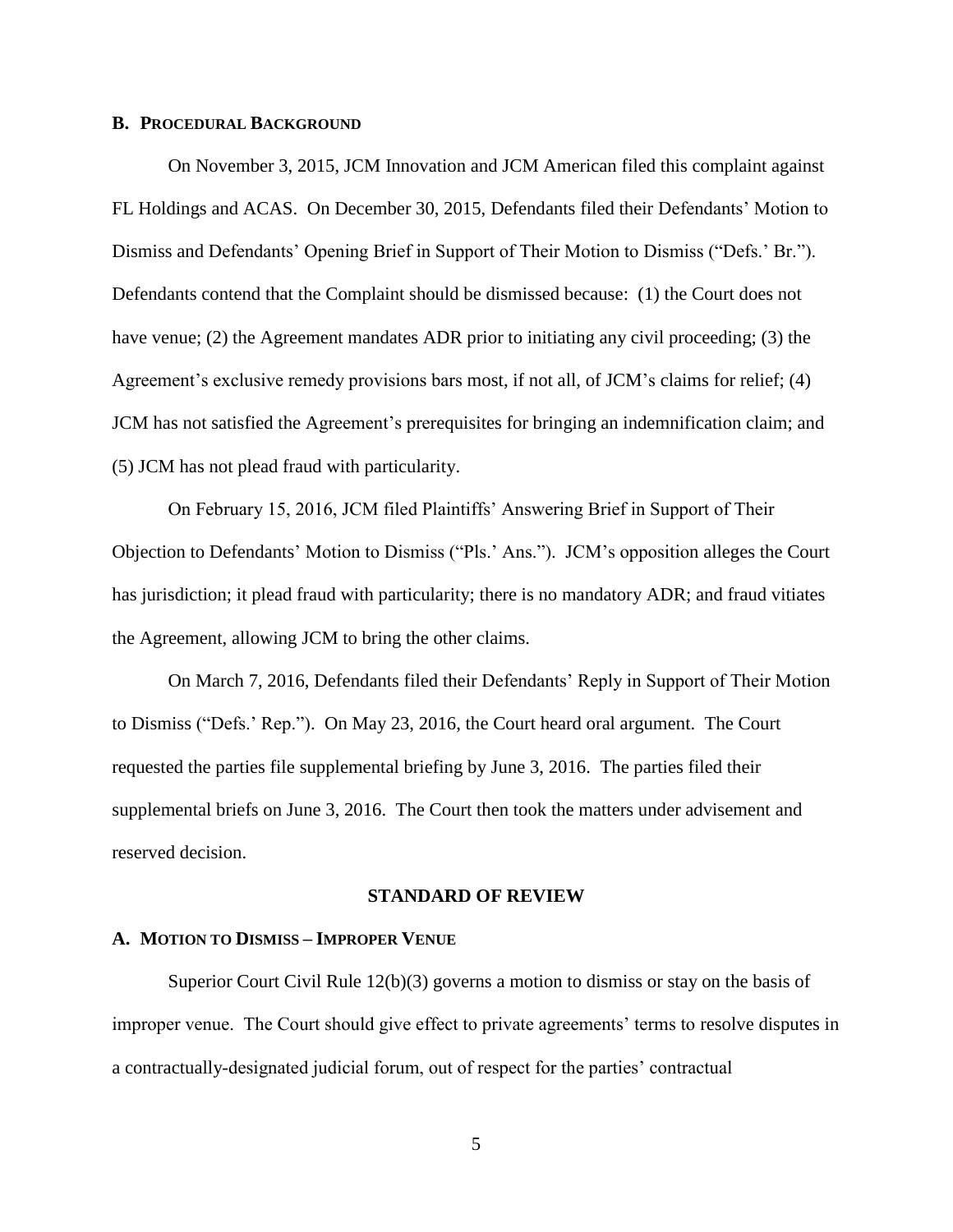designation.<sup>23</sup> The Court can grant dismissal prior to discovery, on the basis of affidavits and documentary evidence, if the plaintiff cannot make out a *prima facie* case in support of its position.<sup>24</sup> The Court generally will allow the plaintiff to take discovery when the plaintiff advances a non-frivolous legal argument that would defeat the motion if the facts turn out to be as alleged. $25$ 

## **B. MOTION TO DISMISS – FAILURE TO STATE A CLAIM**

Upon a motion to dismiss, the Court accepts all well-pleaded factual allegations as true, accepts even vague allegations as well-pleaded if they give the opposing party notice of the claim, draws all reasonable inferences in favor of the non-moving party, and only dismisses a case where the plaintiff would not be entitled to recover under any reasonably conceivable set of circumstances.<sup>26</sup> However, the Court must "ignore conclusory allegations that lack specific supporting factual allegations."<sup>27</sup>

### **DISCUSSION**

### **A. THE COURT HAS VENUE**

The Agreement has a "Jurisdiction" Clause – Section 11.4 of the Agreement.<sup>28</sup> This

section reads, in pertinent part:

This Agreement shall be governed and construed in accordance with the laws of the State of Delaware, without regard to any applicable conflicts of law provisions (except to the extent that mandatory provisions of federal Law apply). Each of the parties hereby irrevocably submits to the exclusive jurisdiction and venue of the Delaware Court of Chancery (and if the Delaware Court of Chancery shall be unavailable, any court of the State of Delaware or the United States District Court

<sup>23</sup> *Loveman v. Nusmile, Inc.*, 2009 WL 847655, at \*2 (Del. Super. March 31, 2009).

<sup>24</sup> *Id.* (citing *Simon v. Navellier Series Fund,* 2000 WL 1597890, at \*4 (Del. Ch. Oct. 19, 2000)).

<sup>25</sup> *HealthTrio, Inc. v. Margules*, 2007 WL 544156, at \*2 (Del. Super.) (citing *Simon,* 2000 WL 1597890, at \*4).

<sup>26</sup> *Central Mortg. Co. v. Morgan Stanley Mortg. Capital Holdings LLC*, 227 A.3d 531, 536 (Del. 2011); *[Doe v.](https://1.next.westlaw.com/Link/Document/FullText?findType=Y&serNum=2024656328&pubNum=0000999&originatingDoc=I9c6545c0b32611e5be74e186f6bc2536&refType=RP&originationContext=document&transitionType=DocumentItem&contextData=(sc.Search))  Cedars Academy,* [2010 WL 5825343, at \\*3 \(Del.](https://1.next.westlaw.com/Link/Document/FullText?findType=Y&serNum=2024656328&pubNum=0000999&originatingDoc=I9c6545c0b32611e5be74e186f6bc2536&refType=RP&originationContext=document&transitionType=DocumentItem&contextData=(sc.Search)) Super. Oct. 27, 2010).

<sup>27</sup> *Ramunno v. Crawley,* 705 A.2d 1029, 1034 (Del. 1998).

 $28$  Pls.' Comp., Ex. A., at 71–72.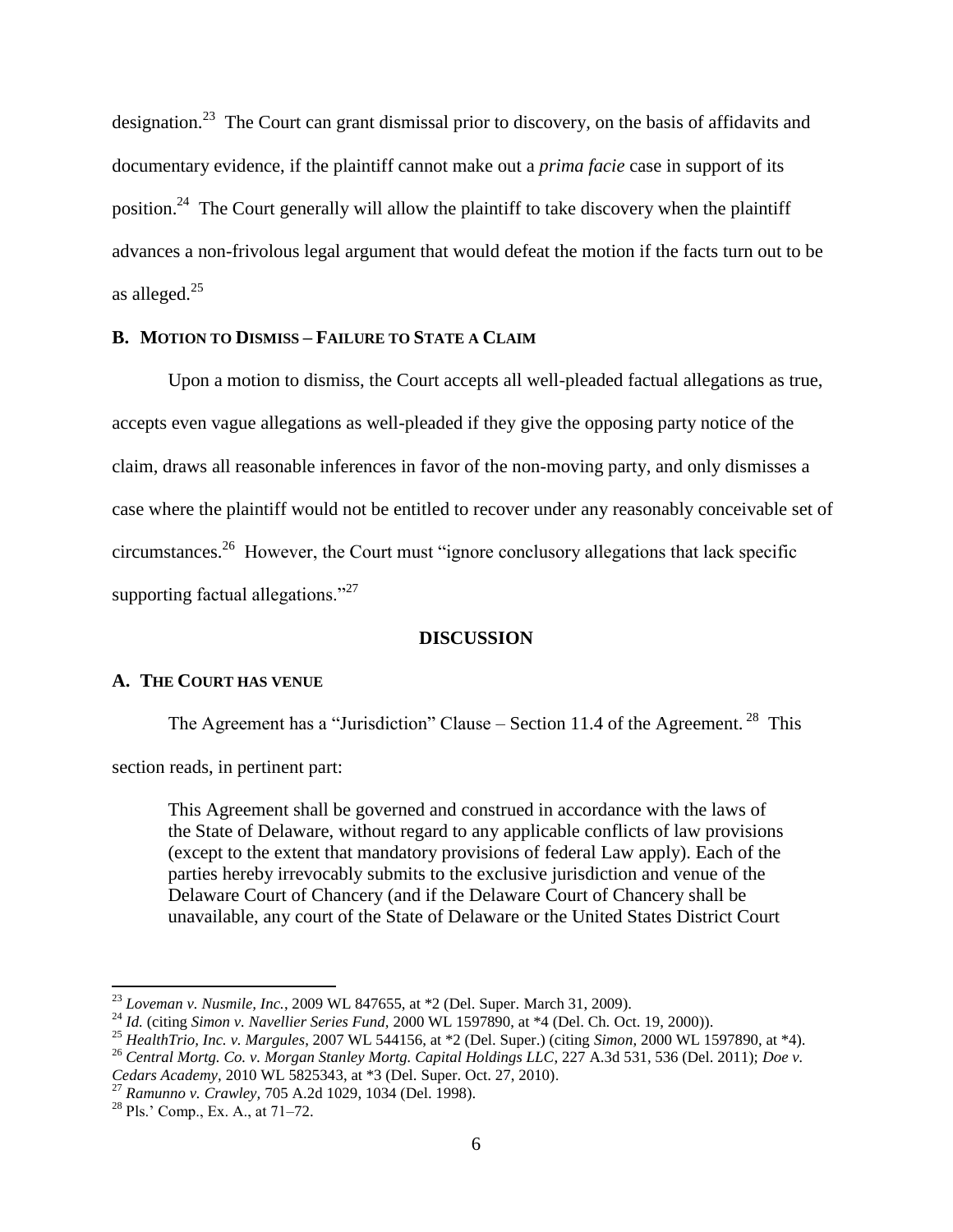for the District of the State of Delaware) for the purpose of any Action arising out of this Agreement<sup>[129</sup>]

The parties expressly included a Delaware Court of Chancery ( "Chancery") carve-out. Under this section, JCM could file in another Delaware Court if Chancery is unavailable. Without more, JCM's legal claims do not create subject matter jurisdiction in Chancery.

Defendants raise three statutory arguments as to why Chancery is mandatory and, therefore, venue is improper in this Court. First, Defendants argue JCM made an unjust enrichment claim. Defendants argue 10 *Del. C.* § 341 governs this equitable claim. So, if the claim is not barred by the Agreement's exclusive remedy provision, Chancery retains jurisdiction.

Chancery has subject matter jurisdiction in three ways: (1) one or more claim for relief is equitable in character; (2) the plaintiff requests relief that is equitable in nature; or (3) subject matter jurisdiction is conferred by statute.<sup>30</sup> Although unjust enrichment is an equitable remedy upon which equity jurisdiction might be predicated, that is true only if the complaint, objectively viewed, discloses a genuine need for such equitable relief. The fact that a complaint contains a prayer for an equitable remedy, without more, does not conclude the jurisdictional analysis. In deciding whether or not equitable jurisdiction exists, the Court must look beyond the remedies nominally being sought, and focus upon the allegations of the complaint in light of what the plaintiff really seeks to gain by bringing his or her claim.<sup>31</sup>

 $\overline{\phantom{a}}$ <sup>29</sup> *Id.*

<sup>30</sup> *Candlewood Timber Grp., LLC v. Pan Am. Energy, LLC*, 859 A.2d 989, 997 (Del. 2004)

<sup>31</sup> *Id.*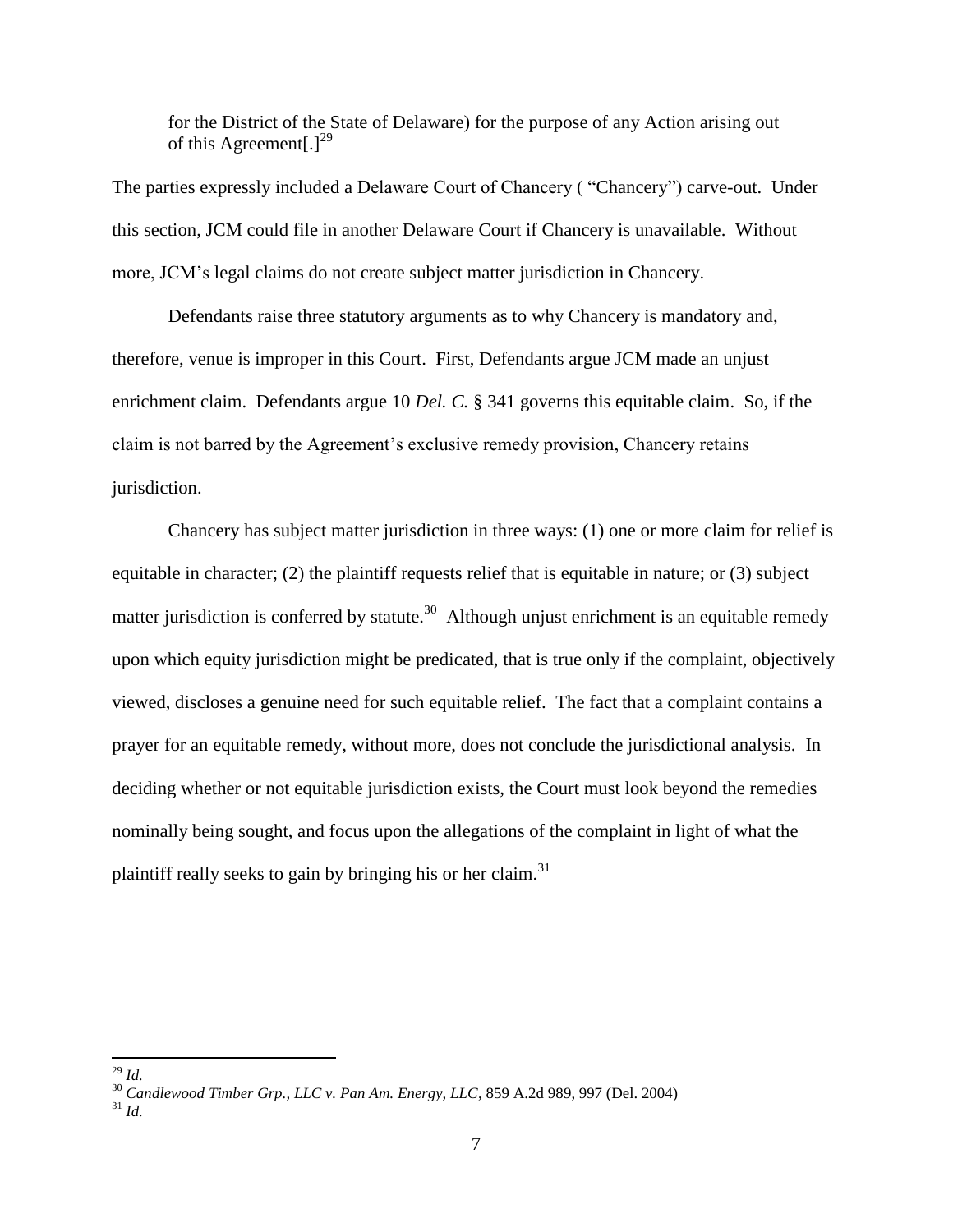JCM drafted the Complaint seeking legal, not equitable, remedies. The Court has heard unjust enrichment claims. Defendants conceded this point at oral argument and that they were abandoning the uniust enrichment argument. $32$ 

Defendants also argue that this is a technological dispute. Defendants state that 10 *Del. C.* § 346 ("Section 346") governs the parties' dispute, which grants exclusive jurisdiction to Chancery. JCM argues Section 346 does not apply because the parties agreed to sell the entire company, not just the Gen3 printer. JCM argues that the fact the sale included technology does not make it a technology dispute.

The statute, the implementing rules of procedure and similar civil actions demonstrate that Section 346 does not apply here to divest the Court of jurisdiction. Section 346 allows Chancery to implement rules to govern jurisdiction. Chancery Rule 91 allows technology disputes in Chancery only if it solely involves a claim for monetary damages in excess of one million dollars.<sup>33</sup> Chancery Rule 92 states:

(a) Provided that the parties and the amount in controversy meet the eligibility requirements in 10 *Del. C*. § 346, a written agreement to engage in litigation in the Court of Chancery is acceptable if it contains the following language: "The parties agree that any dispute arising under this agreement shall be litigated in the Court of Chancery of the State of Delaware, pursuant to 10 *Del. C*. § 346. The parties agree to submit to the jurisdiction of the Court of Chancery of the State of Delaware and waive trial by jury."<sup>34</sup>

The Agreement did not include that language. The parties agreed to Chancery jurisdiction, unless it is unavailable. The parties do not mention Section 346 at all. The Court will not read in Chancery jurisdiction where the parties clearly did not intend to create it. Moreover, JCM's

 $32$  Defs.' Mot. to Dismiss Hr'g Tr. 4:17–5:6 (May 23, 2016).

<sup>&</sup>lt;sup>33</sup> Del. Ch. R. 91.

<sup>34</sup> Del. Ch. R. 92.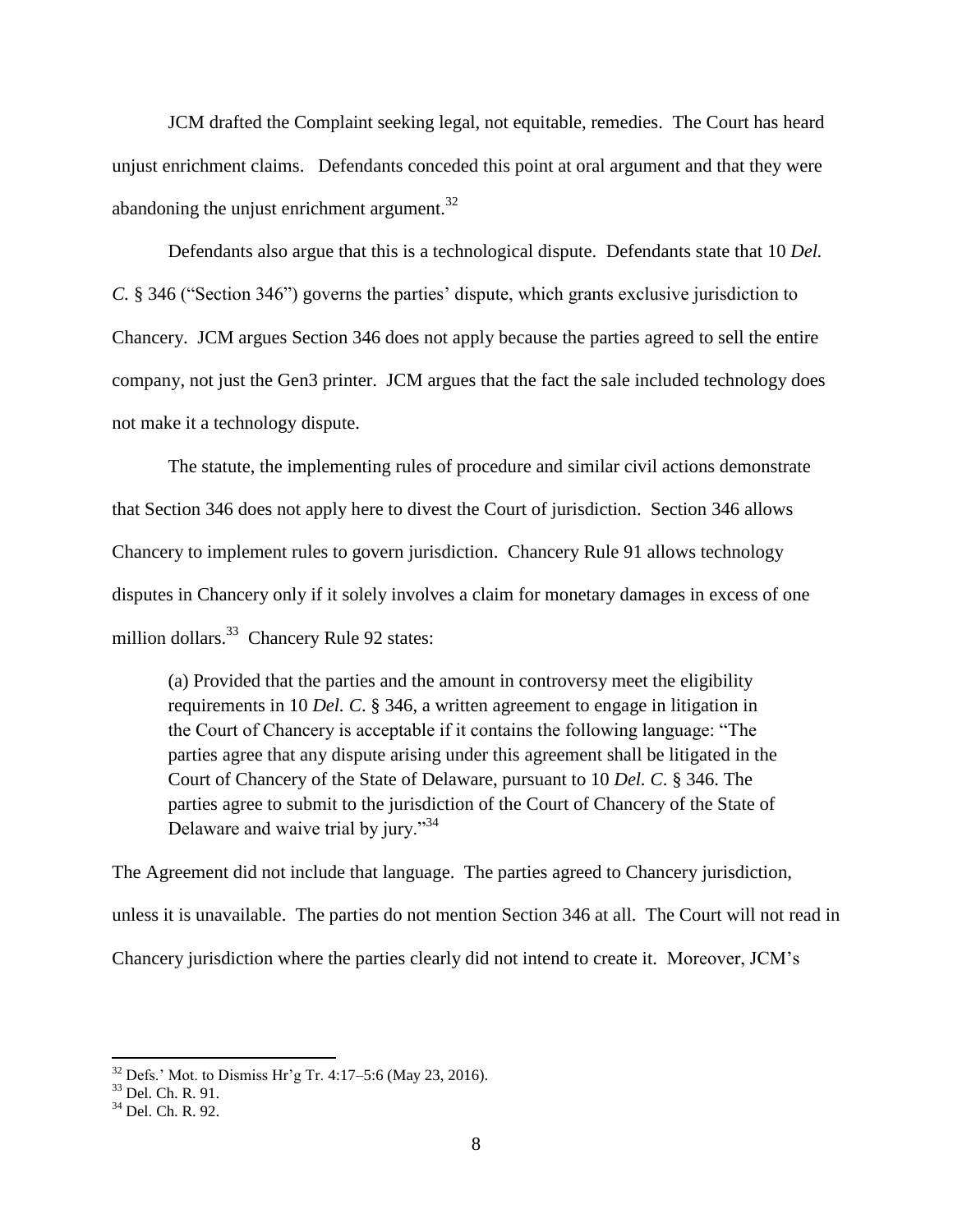other claims are also for legal, and not equitable, relief and Chancery would not necessarily have jurisdiction over such claims unless coupled with a Section 346 type action.

Defendants' third argument is that JCM's purchase of FutureLogic is tantamount to a sale of securities. Section 111 of Title 8 ("Section 111") governs a sale of securities.<sup>35</sup> Section 111(a)(2) grants Chancery jurisdiction to hear claims where a corporation: creates or sells *its* stock; offers to create or sell *its* stock; creates or sells rights or options respecting *its* stock; or offers to create or sell rights or options respecting *its* stock.<sup>36</sup> As such, Defendants argue JCM's only recourse is equity.

The Court also can have jurisdiction over a sale of a company's assets if the plaintiff asserts legal claims for relief. Indeed, many Complex Commercial Litigation Division cases involve asset sales. For example, the Court decided a case with similar facts in *ITW Glob. Investments Inc. v. Am. Indus. Partners Capital Fund IV, L.P.*<sup>37</sup> In *ITW*, plaintiff alleged that defendants committed fraud, fraud in the inducement, and breach of contract in connection with plaintiff's acquisition of a business from defendants.<sup>38</sup> The same allegedly occurred here. JCM purchased a company from Defendants, and allege they were fraudulently induced into doing so.

Now, the Court does understand that the purchase of assets here was the purchase of FutureLogic stock, but FutureLogic is not the "Seller" in the Agreement and FutureLogic is not selling its stock. Instead, FL Holdings (defined in the Agreement as the "Seller") sold assets, the FutureLogic stock it held (otherwise known as "Purchased Units"), $^{39}$  to JCM Innovation.<sup>40</sup>

<sup>35</sup> 8 *Del. C.* § 111.

<sup>36</sup> 8 *Del. C.* § 111(a)(2)(emphasis added).

 $37$  2015 WL 3970908, at  $*1$  (Del. Super. June 24, 2015)

<sup>38</sup> *Id.*

 $39$  Pls.' Comp., Ex. A., at 1 ("Purchase Units" is defined as all of the issued and outstanding equity interests of FutureLogic).

<sup>&</sup>lt;sup>40</sup> The Court needs to note that Defendants contend in their reply brief that "...under the Agreement, the Company sold its stock to Plaintiffs." Defs.' Rep. at 3. For this proposition, Defendants refer the Court to Section 2.1(a) of the Agreement. *Id.* Section 2.1(a) does not provide that FutureLogic (defined by Defendants as "Company" in their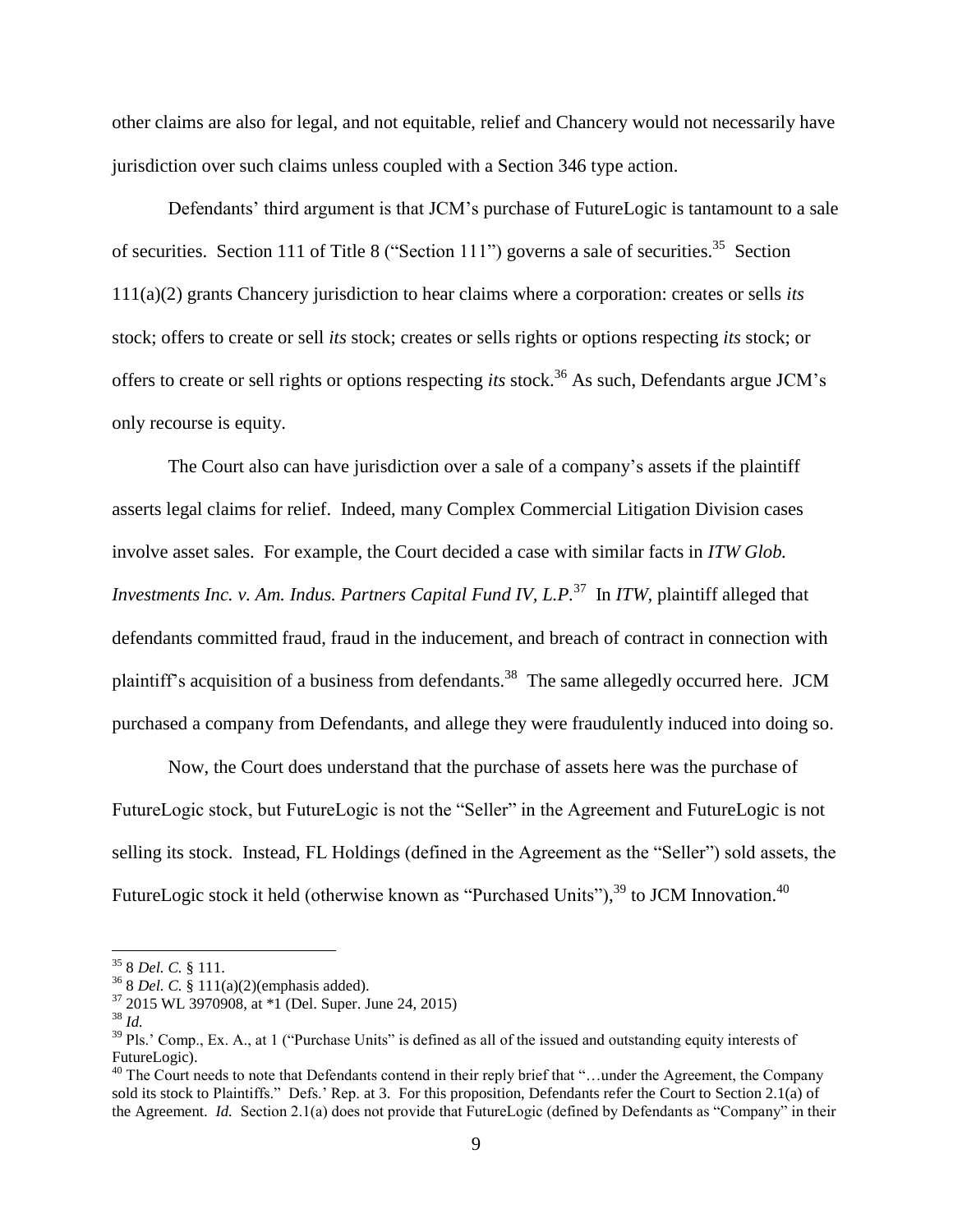Understanding this, the Agreement is more properly characterized as an asset purchase agreement and not an agreement where a company sells its stock.

#### **B. SECTION 2.5 IS A POST-CLOSING PROCEDURE, NOT MANDATORY ADR**

Defendants contend that Section 2.5 of the Agreement bars JCM's claims. Defendants allege Section 2.5 is a mandatory alternative dispute resolution mechanism which the parties must go through prior to litigation. JCM argues that Section 2.5 is not mandatory ADR, and the parties are not "quibbling over math."<sup>41</sup>

Section 2.5 does not constitute ADR. It is a post-closing procedure for the parties to resolve discrepancies in the purchase price and make post-closing adjustments.<sup>42</sup> This civil action involves claims for purported breaches of contract, fraud and unjust enrichment. JCM seeks more than an adjustment to purchase price, working capital, closing cash, the amount of indebtedness, or estimated transaction expenses.<sup>43</sup> Moreover, Defendants' cited cases are inapposite. In *Weiner v. Milliken Design, Inc.,<sup>44</sup>* the parties disagreed over the scope of arbitration.<sup>45</sup> It was not a disagreement over whether arbitration was mandatory.

Nothing in the Agreement mandates that the parties' post-closing process must precede any indemnification argument, fraud claim, or unjust enrichment claim. It is true that JCM's damages for indemnification claims are controlled by Section 9.4 of the Agreement.<sup>46</sup> But,

briefing) sold its stock to JCM Innovation. Rather, section 2.1(a) provides that, at closing, Seller (defined in the Agreement as FL Holdings) will sell the "Purchased Units" to JCM Innovation. Purchased Units is defined as "all of the issued and outstanding equity interests of [FutureLogic]…." Defendants' argument in their reply brief creates a misimpression that FutureLogic sold its stock to JCM Innovation. The reality is that FL Holdings sold an asset – its equity holdings in another entity (recapitalized FutureLogic) – to JCM Innovation.

 $^{41}$  Pls.' Ans. at 18.

<sup>42</sup> Pls. Ex. A. at 17-20.

<sup>43</sup> *Id.*

<sup>44</sup> 2015 WL 401705 (Del. Ch. Jan. 30, 2015).

<sup>45</sup> *See Id.* at \*1.

<sup>46</sup> *See* Pls.' Comp., Ex. A., at 62–63 (Detailing Defendants' indemnification obligations).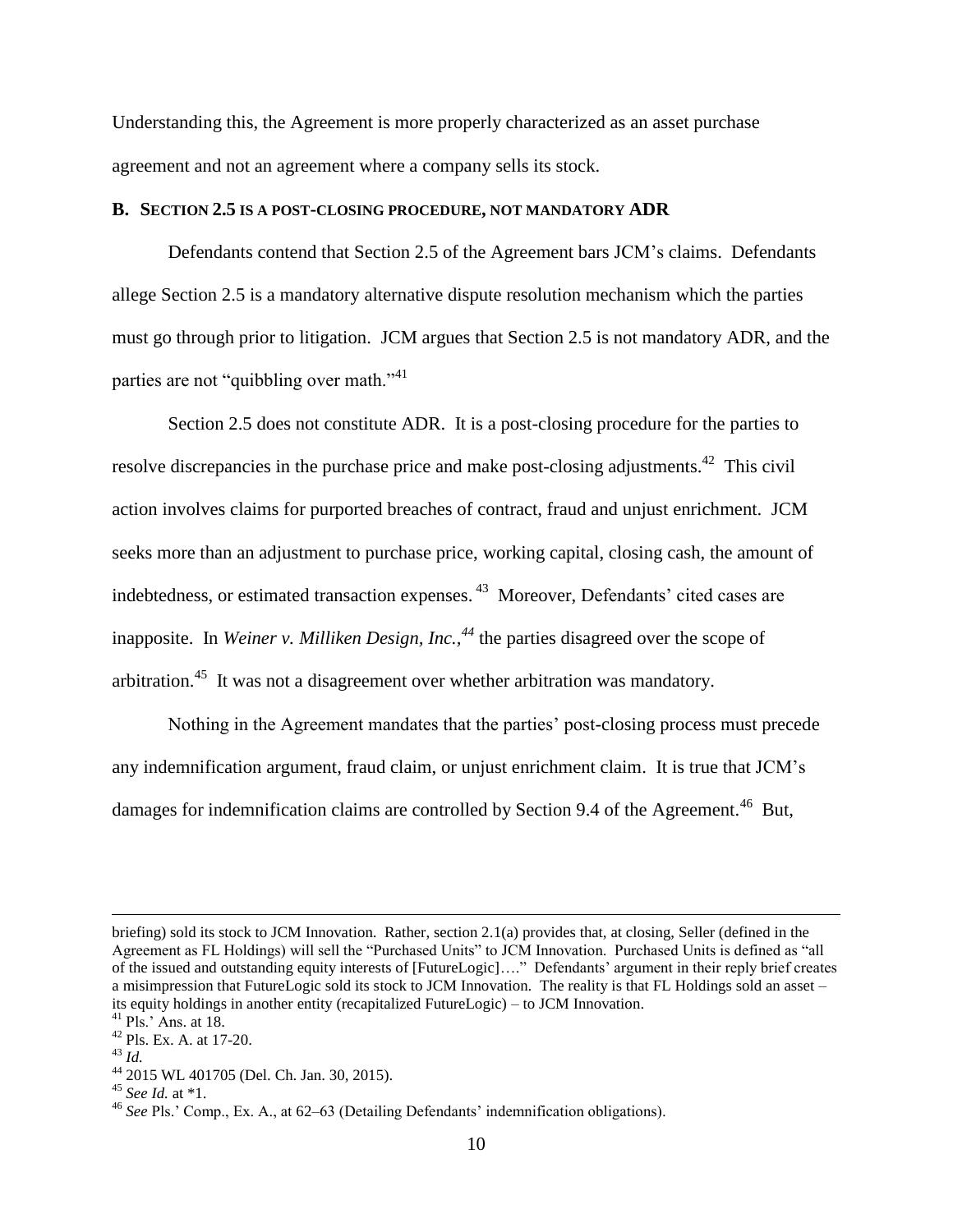nothing states that the parties have to determine the Final Purchase Price first, prior to litigating over alleged damages on other types of claims.

# **C. THE EXCLUSIVE REMEDY CLAUSE PRECLUDES PLAINTIFFS' BREACH OF CONTRACT, INDEMNIFICATION, IMPLIED COVENANT OF GOOD FAITH AND FAIR DEALING CLAIMS**

Defendants argue that Counts I, II, III, IV and V (unjust enrichment) of the Complaint (*i.e.*, JCM's breaches of contract claims, indemnity and implied covenant of good faith and fair dealing claim) all fail because the contract's exclusive remedy provision limits Plaintiffs' remedies.<sup>47</sup>

JCM counters that the exclusive provision expressly carves out "claims arising from

fraud." So, JCM is not barred from bringing its claims because they stem from Defendants'

alleged fraud.<sup>48</sup> Second, JCM contends that Defendants' intentional fraud voids the clause.

Defendants' fraudulent conduct goes against public policy, and JCM does not have to comply

with the clause.

Section 9.9, the exclusive remedy provision, states:

From and after the Closing, except for the resolution of disputes relating to Section 2.5, the sole and exclusive remedy for any breach or failure to be true and correct, or alleged breach or failure to be true and correct, of any representation or warranty or any covenant or agreement in this Agreement (**other than for claims arising from fraud**), **shall be indemnification in accordance with this ARTICLE IX** and, as applicable, ARTICLE VIII. The parties have voluntarily agreed to define their rights, liabilities and obligations respecting the subject matter of this Agreement exclusively in contract (**other than for fraud**) pursuant to the terms and provisions of this Agreement and their sole and exclusive remedies regarding the subject matter of this Agreement **(other than for fraud**) shall be remedies available at law or in equity for breach of contract only (as such remedies may be limited by the express terms of this Agreement). Notwithstanding anything to the contrary in this Section 9.9, the Parties shall retain (a) remedies that cannot be waived as a matter of Law and (b) any equitable relief to which any Party shall be entitled under this Agreement or (c) **to seek any remedy related to fraud.<sup>49</sup>**

 $\overline{\phantom{a}}$  $47$  Defs.' Op. Br. at  $*21-22$ .

 $48$  Pls.' Ans. at  $*20-21$ .

 $^{49}$  Pls. Comp., Ex. A., pp. 65–66 (emphasis added).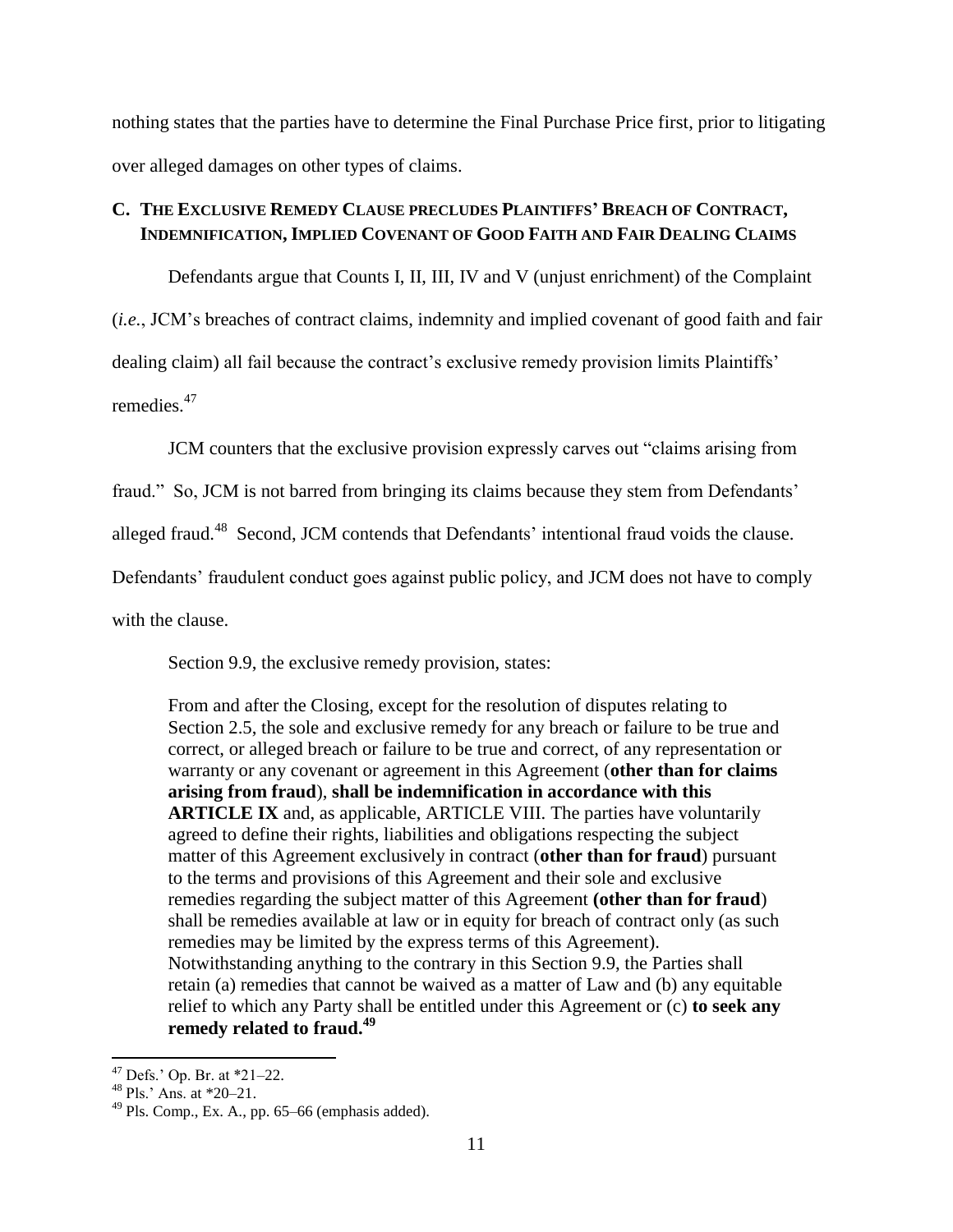The Exclusive Remedy Provision explicitly sets forth JCM's options for claims under the Agreement. JCM can go through the indemnification process, or it can bring fraud claims. JCM attempts to disregard the exclusive remedy provision by claiming Defendants' fraudulent conduct vitiates the entire clause. But, Plaintiffs do not provide any case law supporting this conclusion. Moreover, the Complaint alleges fraud in the inducement as to the entire Agreement. To avoid the application of Section 9.9 but still assert breach of contract type claims, the Complaint would need to be more "surgical" in nature. In other words, JCM would need to allege facts demonstrating that Section 9.9 is void for public policy reasons, or was somehow negotiated with fraudulent intent and that Section 9.9 should be severed from the rest of the Agreement.

Defendants cite several cases in support.<sup>50</sup> While none of them deal with exclusive remedy provisions with fraud carve-outs, the holdings are helpful here. For example, in *Transched Sys.*, the Court granted a defendant's motion to dismiss for a plaintiff's attempt to bring a claim in violation of the parties' contract's exclusive remedy provision.<sup>51</sup> But, the Court did permit Plaintiff to amend its complaint to bring fraudulent claims.<sup>52</sup> The Court was concerned with "contractual provisions such as the ones at issue here would insulate or protect a party whose conduct would be fraudulent in nature. In spite of due diligence by sophisticated parties, the Court can never be in a position to condone or prevent redress for clearly fraudulent activity."<sup>53</sup>

 $\overline{a}$ 

<sup>50</sup> *Abry Partners V, L.P. v. F&W Acquisition LLC,* 891 A.2d 1032 (Del. Ch. 2006); *Transched Sys. v. Versyss Transit Solutions, LLC*, 2008 WL 948307 (Del. Super. Apr. 2, 2008).

<sup>51</sup> *Transched Sys.,* 2008 WL 948307, at \*2.

 $52$  *Id.* at  $*4$ .

<sup>53</sup> *Id.*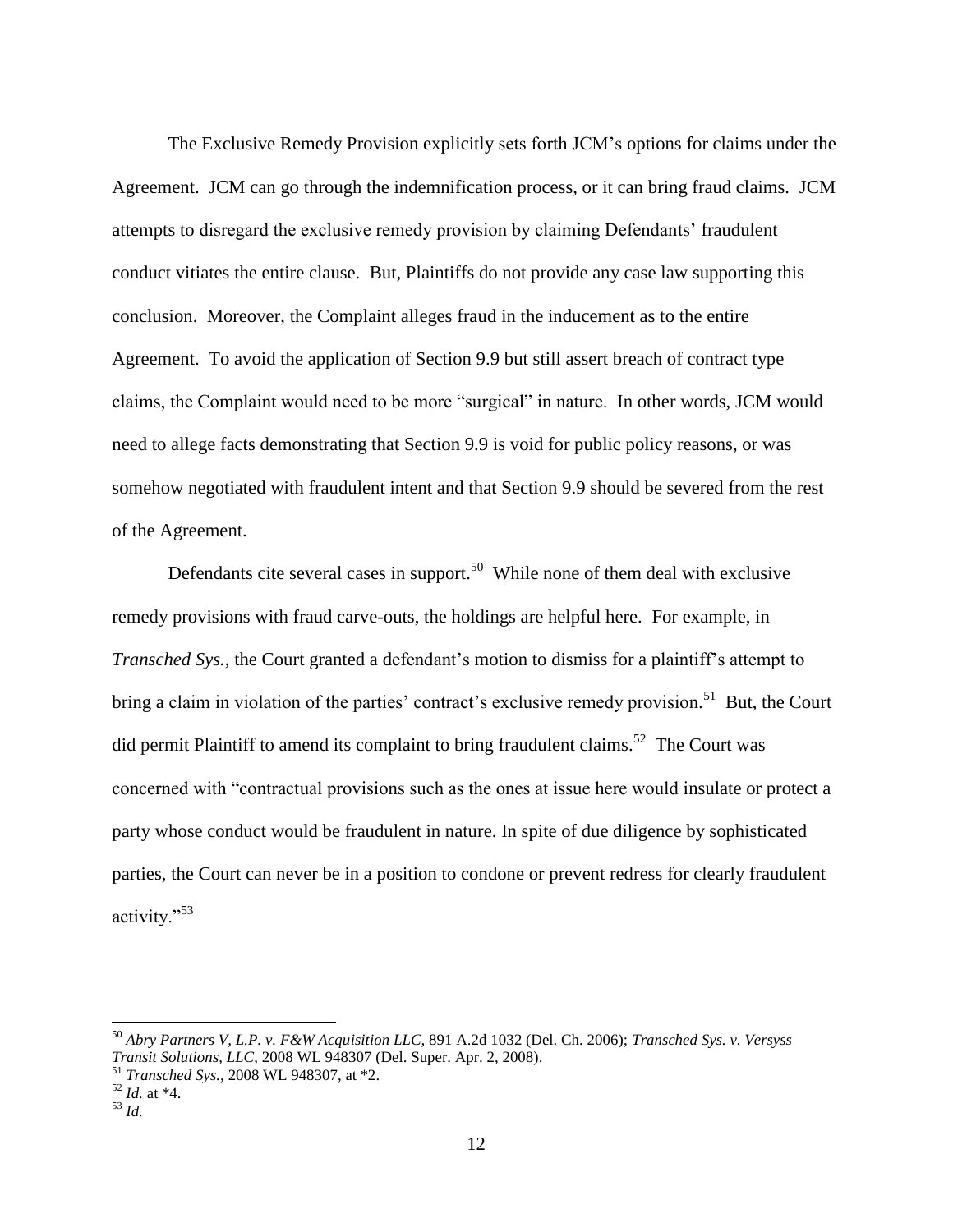Delaware has a strong public policy distaste for fraud. JCM appears to have understood for this case. JCM has plead a fraud and an unjust enrichment claim. Those will proceed. The Exclusive Remedy Provision, however, bars JCM's contractual claims. JCM and its counsel are not "unsophisticated part [ies] or part [ies] lacking bargaining clout."<sup>54</sup> Nor did JCM sign a contract with a boilerplate merger clause.<sup>55</sup> Therefore, the "vitiation" claim cannot extend to those types of claims.

The Court will not dismiss the unjust enrichment claim – the second Count V. An unjust enrichment claim is a quasi-contractual claim, but it is a claim that proceeds under the theory that no contract exists. The courts developed unjust enrichment as a theory of recovery to remedy the absence of a formal contract and a plaintiff cannot recover under this theory if a contract is a measure of the plaintiff's rights.<sup>56</sup> Logically, the Court cannot, at this stage in the proceedings, use a provision of the Agreement to dismiss JCM's unjust enrichment claim that must rely on the theory there is no valid Agreement.

#### **D. PLAINTIFFS VALIDLY PLEAD FRAUD**

In order to state a valid claim for fraud, JCM must allege: (1) Defendants falsely represented or omitted facts that the Defendants had a duty to disclose; (2) the Defendants knew or believed that the representation was false or made the representation with a reckless indifference to the truth; (3) the Defendants intended to induce Plaintiffs to act or refrain from acting; (4) Plaintiffs acted in justifiable reliance on the representation; and (5) the Plaintiffs were injured by their reliance.<sup>57</sup> Fraud must be plead with particularity.<sup>58</sup>

l

<sup>54</sup> *Abry,* 891 A.2d at 1061.

<sup>55</sup> *Id.*

<sup>56</sup> *ID Biomedical Corp. v. TM Technologies, Inc.*, C.A. No. 13269, 1995 WL 130743, at \*15 (Del. Ch. Mar. 16, 1995).

<sup>57</sup> *DCV Holdings, Inc. v. ConAgra, Inc.,* 889 A.2d 954, 958 (Del. 2005).

 $58$  Super. Ct. Civ. R. 9(b).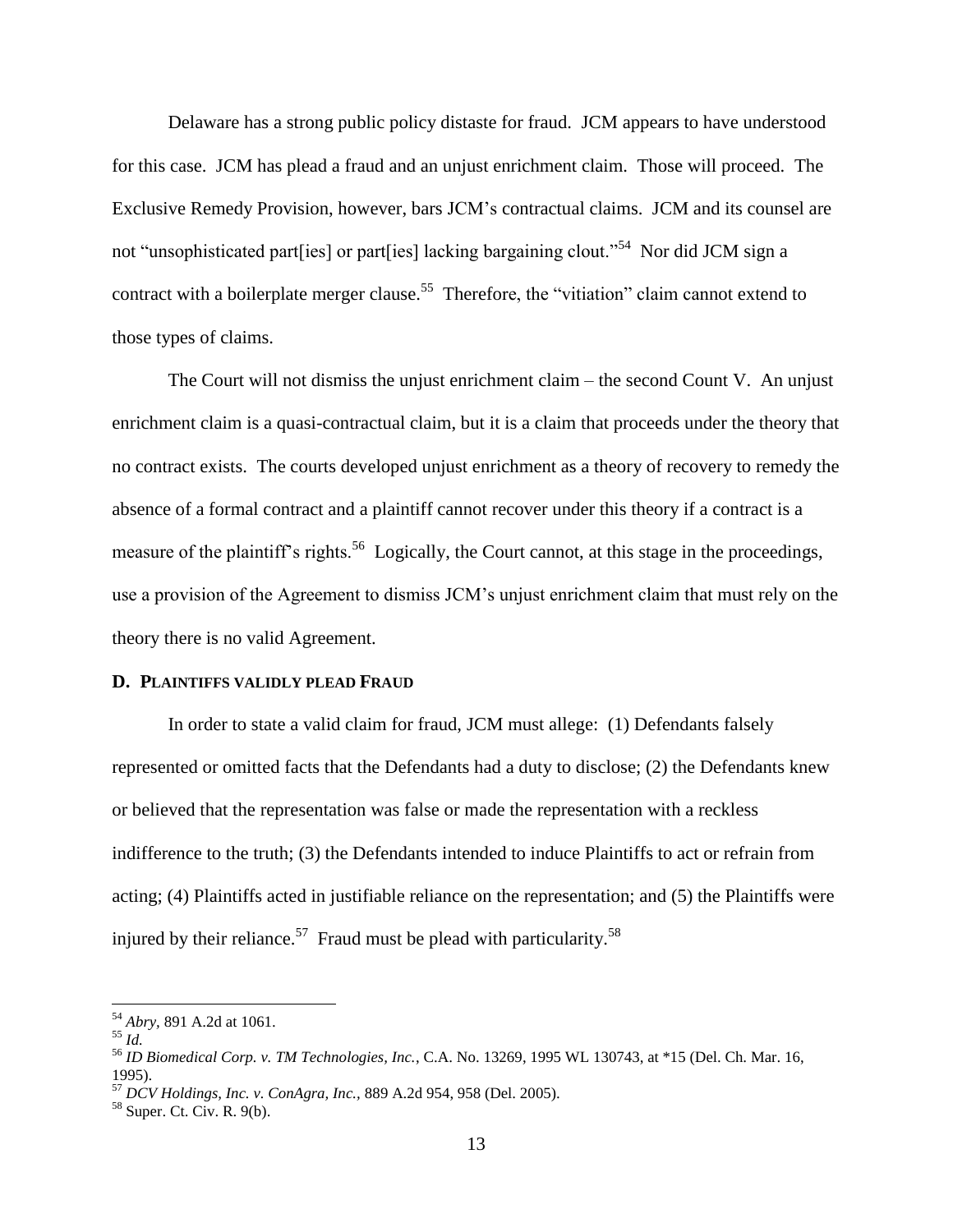Defendants claim JCM did not validly plead fraud. And, if they did, the Agreement's

warranty, anti-reliance, and integration clauses bar the claim.

Section 3.23 of the Agreement states:

EXCEPT FOR THE REPRESENTATIONS AND WARRANTIES CONTAINED IN SECTIONS 3.1 THROUGH 3.23 OF THIS ARTICLE III (INCLUDING THE RELEVANT PORTIONS OF THE DISCLOSURE SCHEDULE), THE COMPANY MAKES NO EXPRESS OR IMPLIED REPRESENTATION OR WARRANTY WITH RESPECT TO THE COMPANY, AND PURCHASER HEREBY DISCLAIMS ANY SUCH REPRESENTATION OR WARRANTY IN CONNECTION WITH THE EXECUTION AND DELIVERY OF THIS AGREEMENT AND THE CONSUMMATION OF THE TRANSACTIONS CONTEMPLATED BY THIS AGREEMENT.<sup>59</sup>

The anti-reliance clause, Section 4.10, states:

Purchaser's investigation of Seller, the Company and its Subsidiaries, Purchaser and its Representatives have received from Seller and its Subsidiaries (individually or through its Representatives) certain projections, estimates and other forecasts and certain business plan information (collectively, "Projections"). Purchaser acknowledges that there are uncertainties inherent in attempting to make such Projections, that it is familiar with such uncertainties, that it is making its own evaluation of the adequacy and accuracy of all Projections so furnished to it and any use of, or reliance by, it on such Projections shall be at its sole risk, and without limiting any other provisions herein, that it shall have no claim against anyone with respect thereto; provided, **that the foregoing shall not be interpreted to waive any rights that Purchaser has with respect to recovery for breaches of express representations and warranties made by Seller or the Company in ARTICLE III of this Agreement or for any intentional misconduct by Seller, the Company, its Subsidiaries, or any person authorized to act on behalf of Seller, the Company or its Subsidiaries.**<sup>60</sup>

The integration clause states:

This Agreement, the other Transaction Documents and the certificates, documents and instruments and other agreements specifically referred to herein or therein or delivered pursuant hereto or thereto, including the Exhibits and the Schedules (including the Disclosure Schedule), and the Confidentiality Agreement (a) constitute the entire agreement among the Parties with respect to the subject matter hereof and supersede all prior agreements and understandings, both written and oral, among the Parties with respect to the subject matter hereof, (b) shall not be assigned by operation of law or otherwise except as otherwise specifically

 $\overline{\phantom{a}}$ <sup>59</sup> Pls. Comp., Ex. A., at p. 39.

 $60$  *Id.* at p. 44 (Emphasis Added).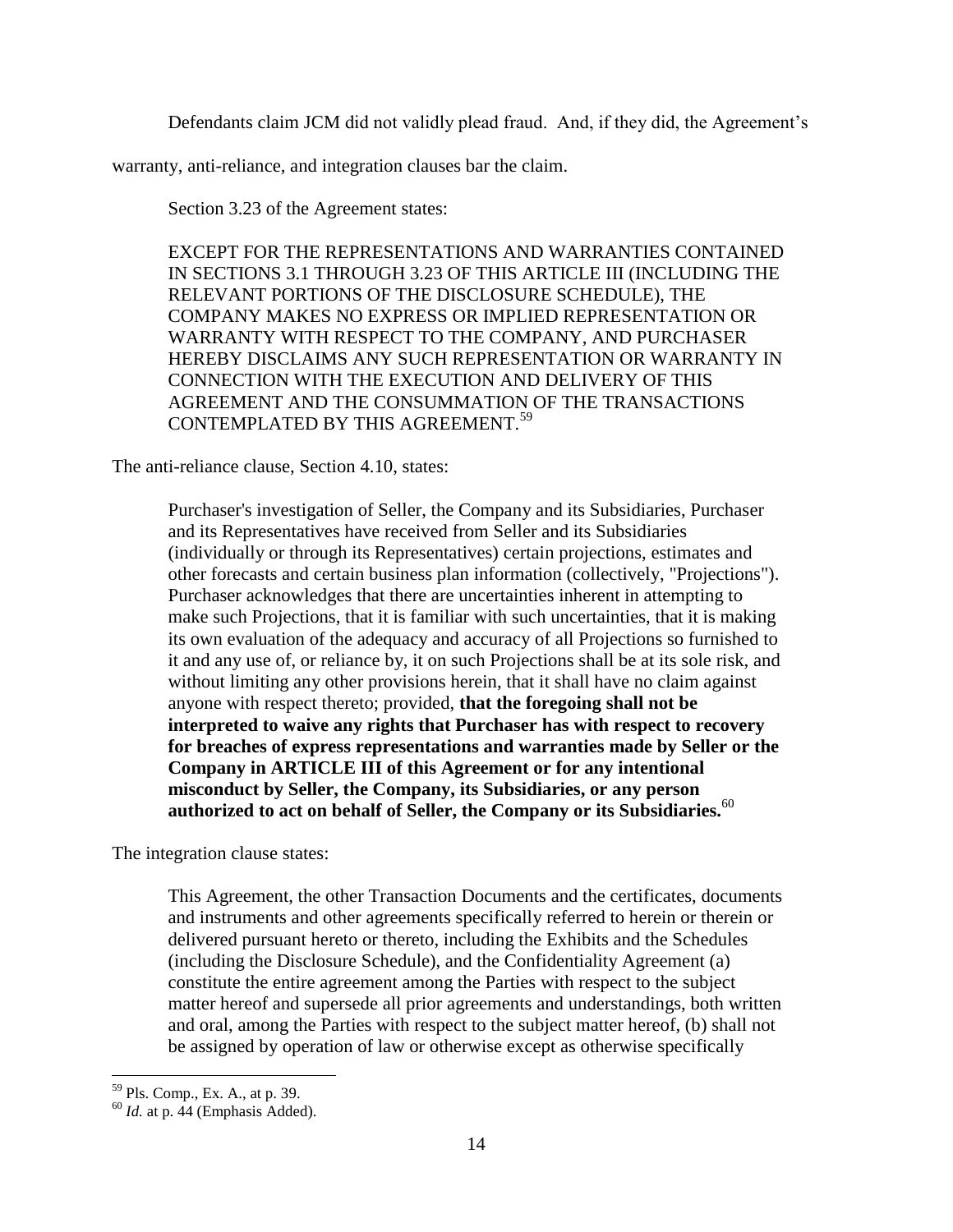provided herein or therein, except Purchaser and Seller may assign this Agreement and any Transaction Document, in whole or in part, to any Affiliate by operation of law or otherwise, and (c) shall be binding upon and inure to the benefit of the Parties and their respective successors and permitted assigns. Nothing in this Agreement shall create or be deemed to create any third party beneficiary rights in any Person not a party to this Agreement other than the Purchaser Indemnitees, the Seller Indemnitees and Arnold & Porter LLP.<sup>61</sup>

Defendants argue these clauses bar JCM's extra-contractual contentions. JCM contends that there is an intentional misconduct carve-out in Section 4.10. Further, JCM argues that it made contractual references in its complaint. For example, JCM alleges paragraphs 32-34 of its complaint lay out fraudulent warranties that the printers conformed with all applicable contractual commitments and that FutureLogic had no liability for replacement or repair.<sup>62</sup> JCM claims that these knowingly false statements directly violate Section 3.8, one of the warranties preserved in 3.23.

Delaware courts have consistently held that to successfully plead a fraud claim, the allegedly defrauded plaintiff must have sustained damages as a result of a defendant's action."<sup>63</sup> The damages allegations may not simply 'rehash' the damages allegedly caused by the breach of contract."<sup>64</sup> Further, Delaware law holds that a plaintiff "cannot 'bootstrap' a claim of breach of contract into a claim of fraud merely by alleging that a contracting party never intended to perform its obligations."<sup>65</sup> In other words, a plaintiff cannot state a claim for fraud simply by adding the term "fraudulently induced" to a complaint.<sup>66</sup> Thus, couching an alleged failure to comply with a contract as a failure to disclose an intention to take certain actions arguably

 $61$  Pls. Comp., Ex. A., at p. 74.

 $62$  Pls. Comp., at  $\P$  31–32.

<sup>63</sup> *ITW Glob. Investments Inc. v. Am. Indus. Partners Capital Fund IV, L.P.,* 2015 WL 3970908, at \*5 (Del. Super. June 24, 2015).

<sup>64</sup> *Id.*

<sup>65</sup> *Narrowstep, Inc. v. Onstream Media Corp.,* 2010 WL 5422405, at \*15 (Del. Ch. Dec. 22, 2010).

<sup>66</sup> *Id.*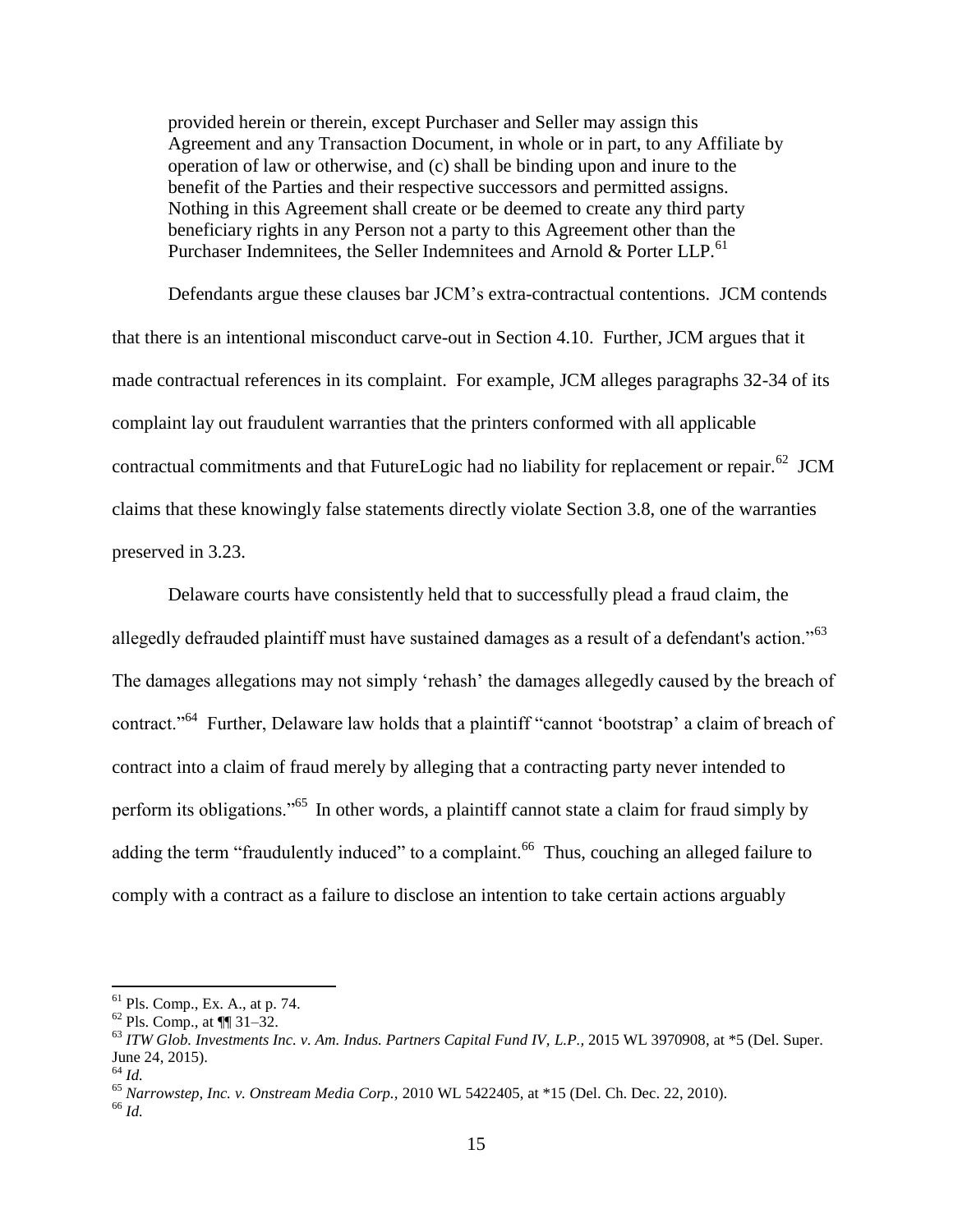inconsistent with that contract is "exactly the type of bootstrapping this Court will not entertain<sup>"67</sup>

JCM's fraud claim states Defendants intentionally and knowingly made numerous false representations, and concealed their knowledge about Gen3's quality.<sup>68</sup> JCM was "induce[d] to enter into the Purchase Agreement."<sup>69</sup> This is akin to the issue Chancery dealt with in *Narrowstep, Inc.* Vice Chancellor Parsons denied a defendant's "bootstrap" argument, holding that:

[Defendant] repeatedly lied to [Plaintiff] at multiple steps in the Integration process in order to strip [Plaintiff] of its valuable assets with no intention of closing the merger. This conduct, if true, goes beyond a mere intention not to comply with the terms of the Agreement. . . . The Agreement is not the source of [Plaintiff's] fraud claim, but rather the instrument by which Defendant perpetrated its broader scheme to loot Narrowstep.<sup>70</sup>

The same purportedly occurred here. JCM alleges Defendants repeatedly misled it throughout the negotiation and signing. If true, then the Agreement is the "instrument by which Defendants perpetrated its broader scheme" to defraud JCM. At this juncture, JCM's fraud claim is different from its breach of contract claim.

 $\overline{\phantom{a}}$ <sup>67</sup> *Id.*

<sup>68</sup> Pls. Comp. ¶¶107–08.

 $^{69}$  *Id.* at ¶112.

<sup>70</sup> *Narrowstep, Inc.* 2010 WL 5422405, at \*15.